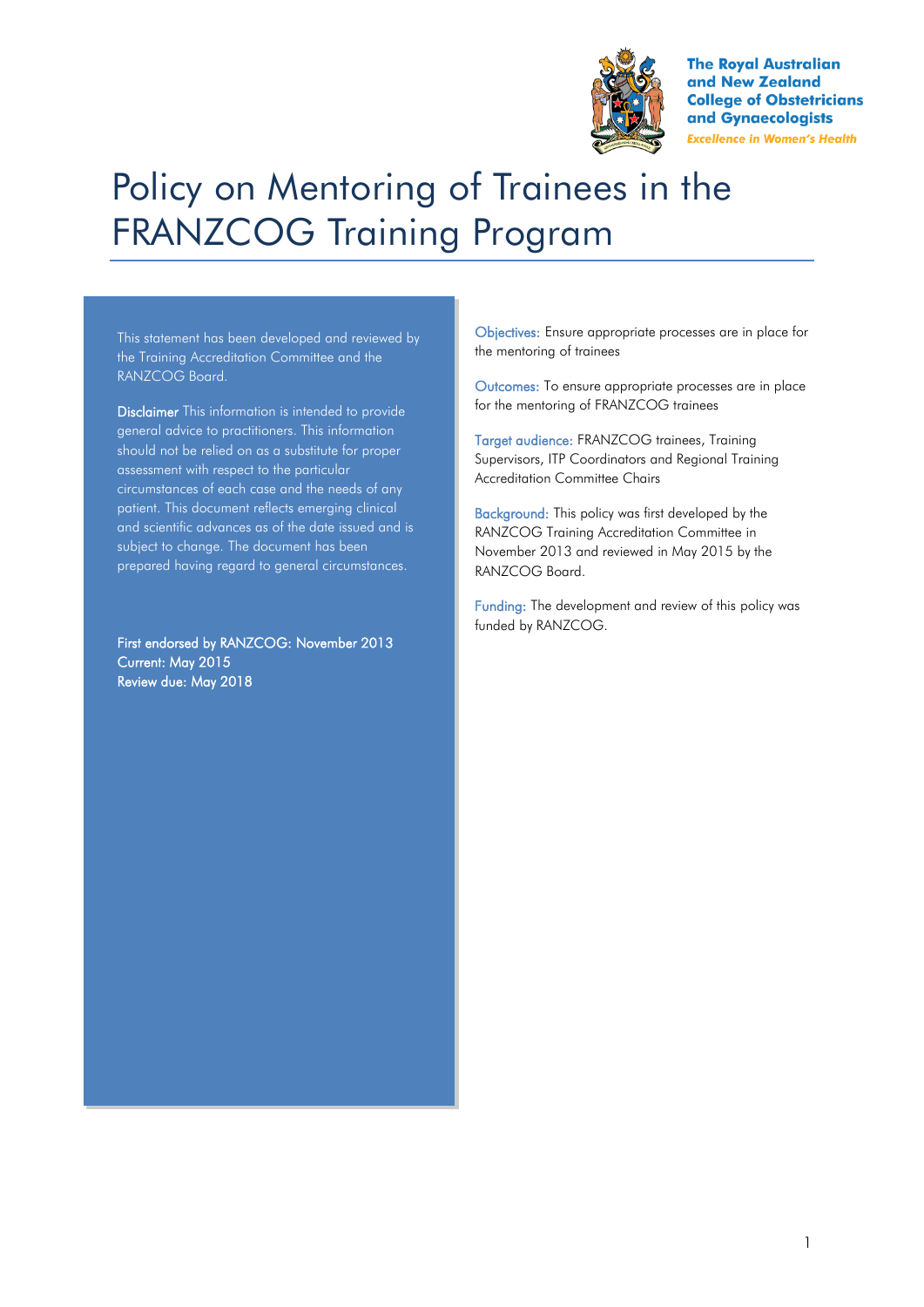# Table of contents

| 2. |  |  |
|----|--|--|
|    |  |  |
|    |  |  |
| 3. |  |  |
|    |  |  |
|    |  |  |
| 4. |  |  |
| 5. |  |  |
|    |  |  |
|    |  |  |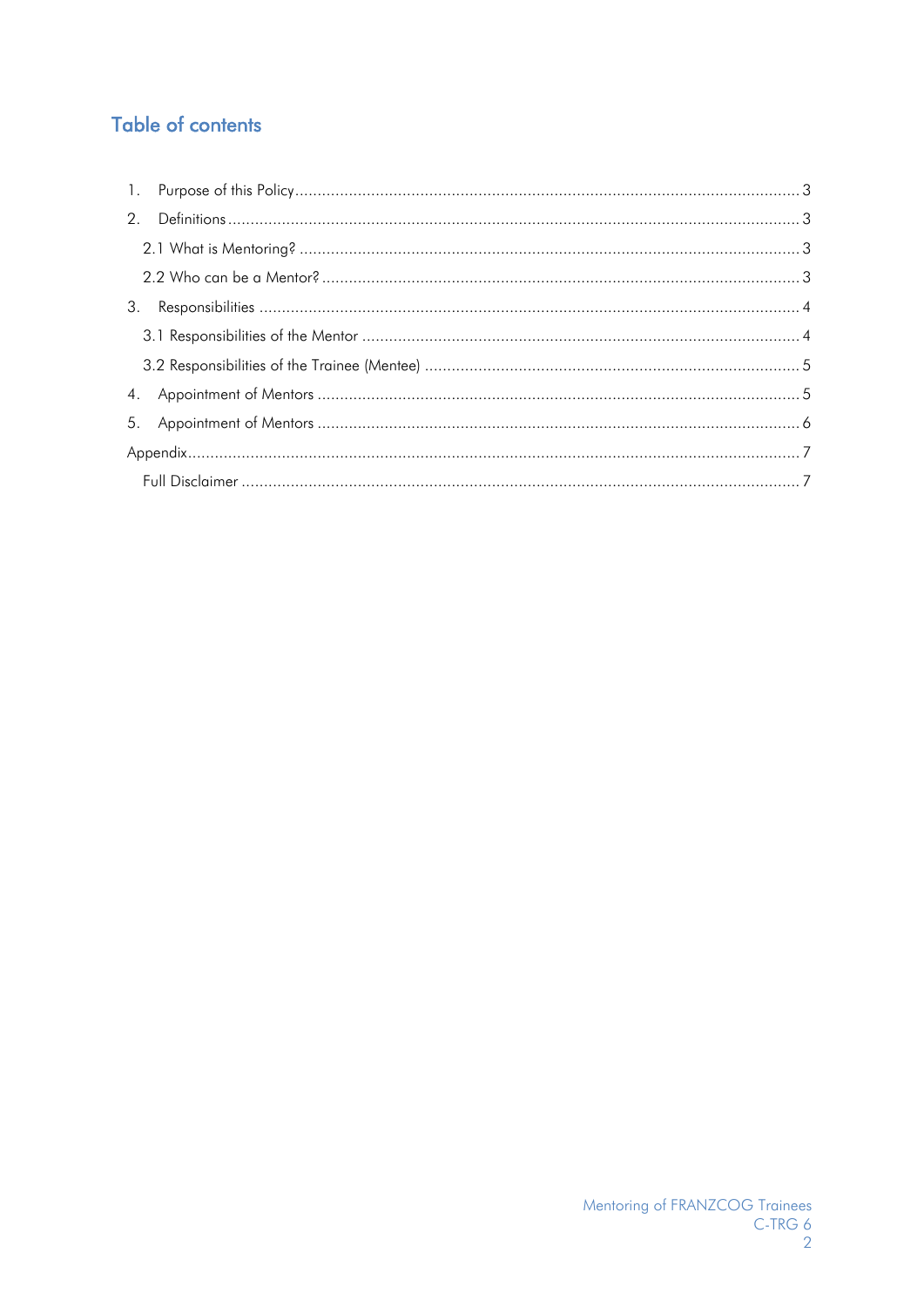## <span id="page-2-0"></span>1. Purpose of this Policy

This policy relates to the mentoring of trainees in the FRANZCOG Training Program who may request assistance from the College in finding an appropriate mentor, or for those trainees who may be experiencing difficulty in their training/personal situations and would, in the opinion of their Training Supervisor and regional Training Accreditation Committee Chair (in consultation with the trainee,) benefit from having a mentor for a specified period.

The purpose of this policy is to ensure appropriate processes are in place for the mentoring of trainees in the above categories, in accordance with the College's commitment to providing trainees with appropriate support in the workplace throughout their training. The workplace includes training sites in public and private hospitals, and private practice settings.

NOTE: It is not the purpose of this policy to formally allocate a mentor to every trainee in the FRANZCOG Training Program, but to facilitate the provision of a mentor where required or requested.

## <span id="page-2-1"></span>2. Definitions

#### <span id="page-2-2"></span>2.1 What is Mentoring?

For the purposes of this policy, mentoring is defined as a formal professional and confidential relationship in which, by mutual consent, an experienced person in the discipline of Obstetrics and Gynaecology and with appropriate empathetic skills (the mentor) assists and supports another person (the mentee) in developing specific skills and knowledge that will enhance the mentee's professional and/or personal growth.

The mentoring role is entirely separate from the formal supervisory/assessment role of the Training Supervisor and in no way replaces that role. The trainee remains under the supervision/assessment of a Training Supervisor throughout the period they are being mentored.

#### <span id="page-2-3"></span>2.2 Who can be a Mentor?

For the mentoring of trainees in the FRANZCOG Training Program, a mentor may be:

- A Fellow of the RANZCOG with experience of the FRANZCOG Training Program as a Training Supervisor, as a Co-ordinator of an Integrated Training Program (ITP) or as a consultant who has worked with trainees but who is not the trainee's Head of Department or their formal Training Supervisor (i.e. is not involved in conducting their formal appraisal/assessment). The Fellow may or may not be located at the trainee's workplace.
- A senior registrar in the FRANZCOG Training Program or other trainee who is more experienced in the discipline than the mentee (i.e. is at a higher year level) and who may or may not be located at the trainee's workplace.
- In most instances, the mentor will be known to the trainee and specifically requested by them. In those instances where the trainee has been advised that a mentor would be appropriate, the mentor may not be known to the trainee but could still be appointed their mentor subject to the agreement of the trainee.

#### 2.3 When should a Mentor be Appointed?

A mentor may be appointed if any of the following circumstances apply:

• A trainee (at any year level) believes that their training would benefit from the guidance, advice and support of a mentor, usually for a defined period (e.g. a specific 6-month or 12-month block of training) or as an ongoing arrangement (if agreeable to trainee and mentor), and the trainee makes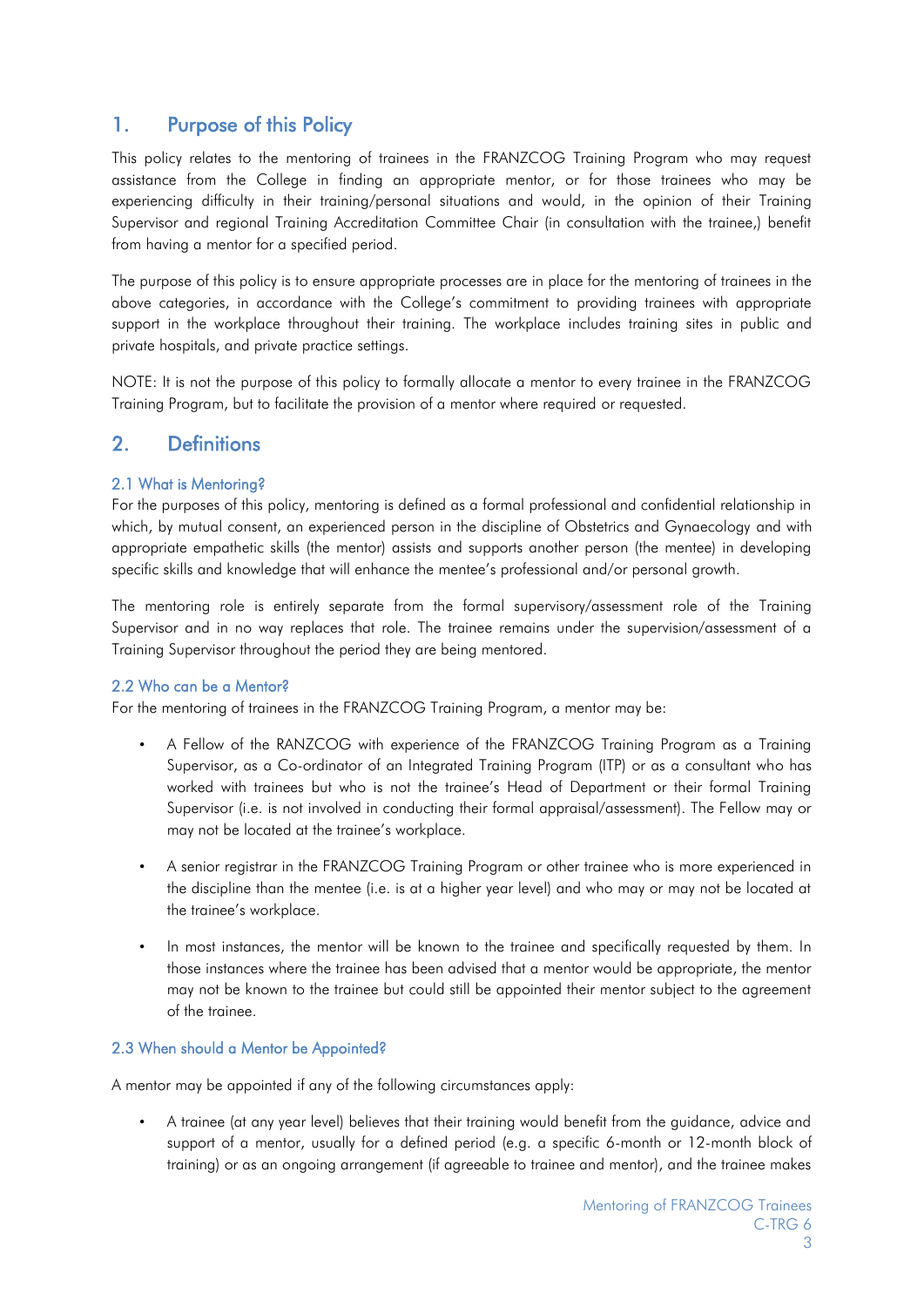such a request to the College (see Item 4 below). This perceived benefit may relate to any of the following areas:

- clinical training;
- assessment;
- supervision:
- interaction with consultants/fellow trainees/other health professionals/patients;
- examinations;
- career objectives;
- personal difficulties;
- a combination of any of the above; or
- any other area identified by the trainee as requiring the assistance of a mentor.
- A trainee is perceived by their Training Supervisor or Head of Department or regional Training Accreditation Committee Chair to be experiencing difficulties in any of the above areas which would benefit from the guidance, advice and support of a mentor, and the trainee is agreeable to such a mentoring arrangement. (Note: In such instances, the appointment of a mentor must be with the knowledge of the relevant Training Supervisor, Head of Department and regional Training Accreditation Committee Chair.)
- A trainee has restrictions or conditions placed upon their practice or has been stood down by their employing authority, and the trainee is agreeable to such a mentoring arrangement. (Note: In such instances, the appointment of a mentor must be with the knowledge of the relevant Training Supervisor, Head of Department and regional Training Accreditation Committee Chair.)

### <span id="page-3-0"></span>3. Responsibilities

#### <span id="page-3-1"></span>3.1 Responsibilities of the Mentor

A RANZCOG mentor has the following responsibilities:

- To focus on assisting the trainee to develop professionally and/or personally in the identified areas. As such, the mentor does not evaluate the trainee or conduct formative appraisals/summative assessments.
- To be prepared to invest time and effort in advising/supporting the trainee either through scheduled face-to-face meetings or other communication as agreed with the trainee (e.g. telephone, email, Skype, etc.) and to give the trainee adequate notice if not available for a scheduled meeting.
- To be a good listener and provide encouragement and support.
- To act as a sounding board (with whom the trainee can discuss ideas/concerns), clarify problems and suggest possible alternative approaches.
- To provide appropriate guidance and advice based on their professional/personal knowledge and experiences.
- To create a safe environment in which the trainee feels free to discuss their concerns openly and honestly, without worrying about possible negative consequences for their current or future training positions.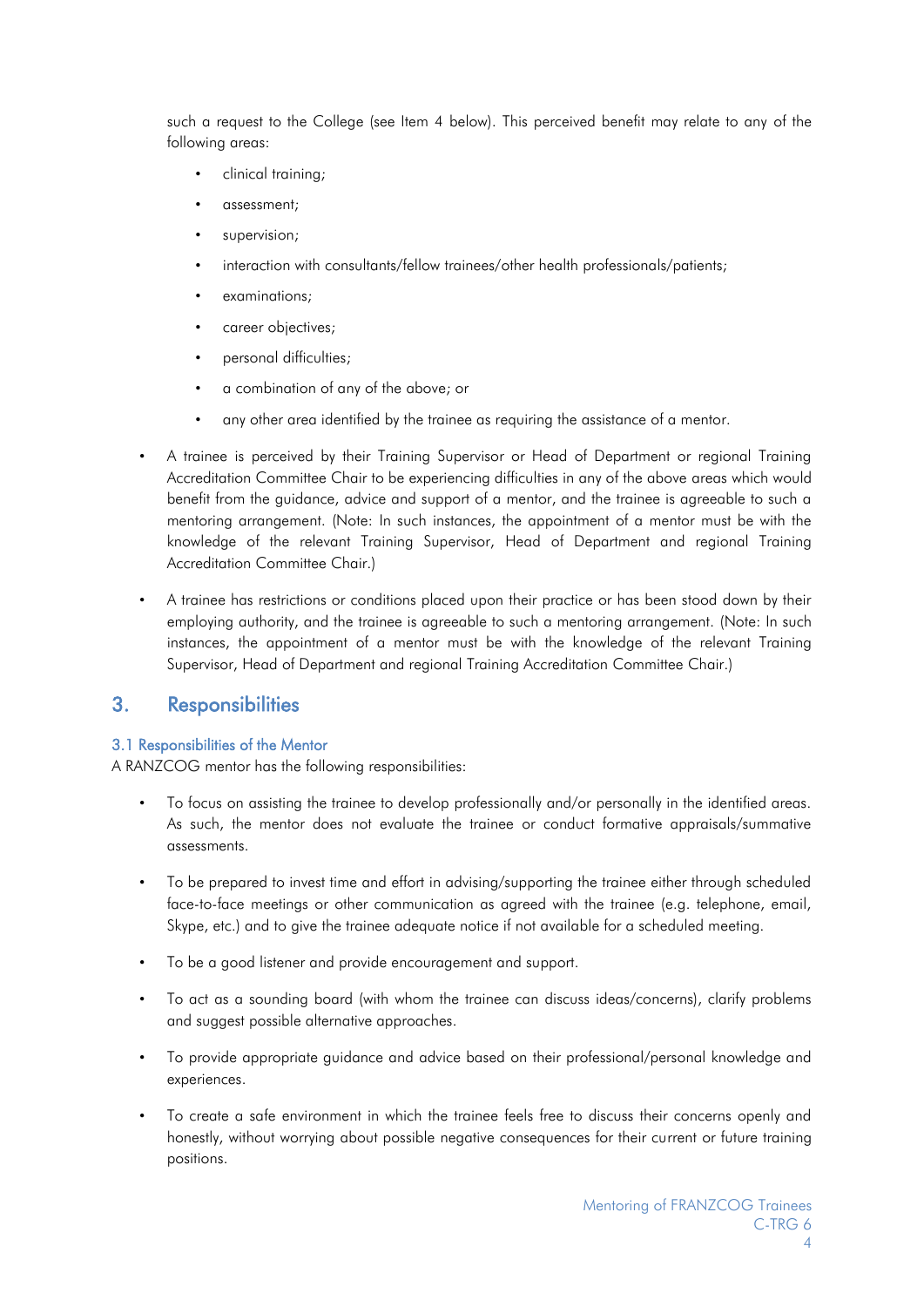- To treat the trainee with respect and courtesy.
- To be aware of and utilise relevant information resources which would assist the trainee, or suggest resources or persons who may be of further assistance to the trainee.
- To be a role model with respect to collegiality and appropriate professional conduct.
- To treat all discussions with the trainee as confidential, except where the following applies:
	- The trainee has agreed that the mentor may discuss specific issues raised with another party who may be able to provide assistance and advice;
	- The mentor, as a fellow practitioner, has a legal obligation to make a mandatory notification to the Australian Health Practitioner Regulation Agency (AHPRA) or the New Zealand Medical Council (as applicable) if discussions with the trainee reveal that the trainee has behaved in a way that constitutes notifiable conduct in relation to the practice of their profession. Notifiable conduct is defined as: practising while intoxicated by alcohol or drugs; sexual misconduct in the practice of the profession; placing the public at risk of substantial harm because of an impairment (health issue); or placing the public at risk because of a significant departure from accepted professional standards. In such instances, the mentor must advise the trainee that mandatory notification will occur.

#### <span id="page-4-0"></span>3.2 Responsibilities of the Trainee (Mentee)

In their role as mentee, the trainee has the following responsibilities:

- To be open and honest with the mentor about their concerns.
- To accept the guidance and advice offered by the mentor in a courteous and non-defensive manner.
- To treat all discussions with the mentor as confidential.
- To give the mentor adequate notice if unavailable for a scheduled discussion.

## <span id="page-4-1"></span>4. Appointment of Mentors

The process for the appointment of a mentor is as follows:

- If the trainee wishes to request a mentor and has identified an appropriate person for this role (i.e. as defined in this policy), they should make this request to their Training Supervisor or Head of Department. If the trainee has requested a mentor but is unable to nominate an appropriate person, the Training Supervisor or Head of Department may advise the trainee of possible mentors.
- If the trainee has not requested a mentor but, in the opinion of the Training Supervisor/Head of Department/regional Training Accreditation Committee Chair, a mentor is considered advisable, this proposal must be discussed with the trainee and possible mentors suggested. The trainee must be agreeable to the proposal and to the nominated mentor
- The Training Supervisor or Head of Department is responsible for liaising with the trainee's nominated mentor (or the mentor they have suggested) to ascertain if they are willing to act in this capacity. If the person approached is willing to take on this role (and there is no obligation to do so), the trainee should be advised accordingly. The mentor is responsible for making the initial contact with the trainee to arrange a meeting. Subsequent meetings are negotiable between the mentor and trainee.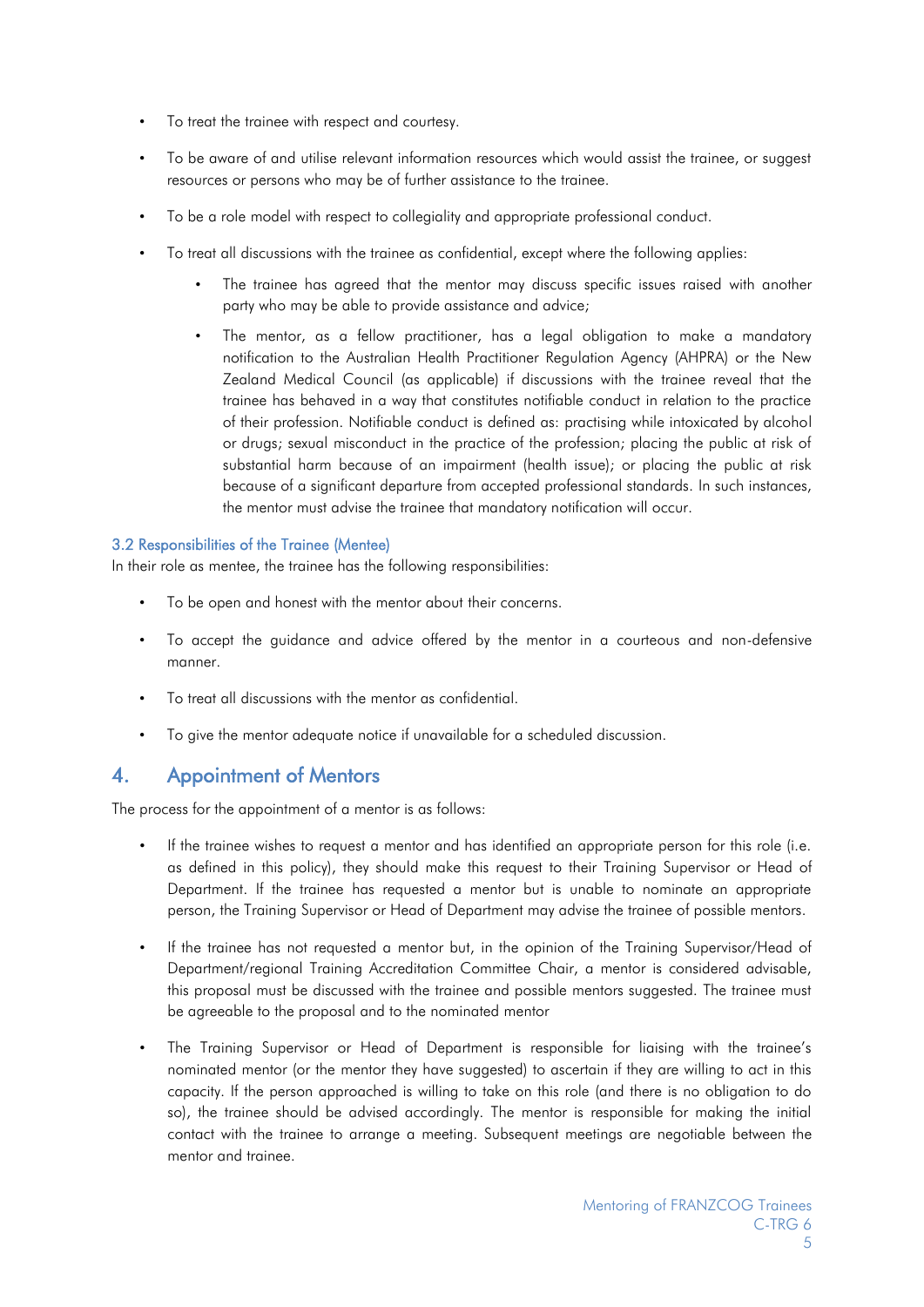- IMPORTANT NOTE: The appointment of a mentor does not in any way replace the role of the trainee's Training Supervisor. Throughout the mentoring period the trainee must continue to be supervised/assessed by their appointed Training Supervisor.
- The College (in the person of the relevant regional Training Accreditation Committee Chair and the Training Services Manager) should be advised by either the Training Supervisor or Head of Department of the establishment of the mentoring relationship and the date when this was agreed to. The Training Services Manager is responsible for ensuring that this information goes into the trainee's record.

## <span id="page-5-0"></span>5. Appointment of Mentors

The mentoring relationship can be terminated for any of the following reasons:

- The specified period for mentoring (if applicable) has ended and the trainee no longer feels in need of further mentoring.
- Either the trainee or the mentor, or both, believe that the mentoring arrangement is not working. (Mutual consent must at all times be the basis of the mentoring relationship.)
- The mentoring relationship has worked successfully but the trainee and/or mentor believe that the trainee's changing situation or needs require mentoring from another appropriate person better equipped to assist the trainee.

Whatever the reasons for the termination, the trainee and the mentor must discuss this and advise the Training Supervisor or Head of Department accordingly. The trainee is responsible for notifying the Training Services Manager of the termination, so this can be recorded in the trainee's file. The Training Services Manager should also ensure that the relevant regional Training Accreditation Committee Chair is advised of the termination.